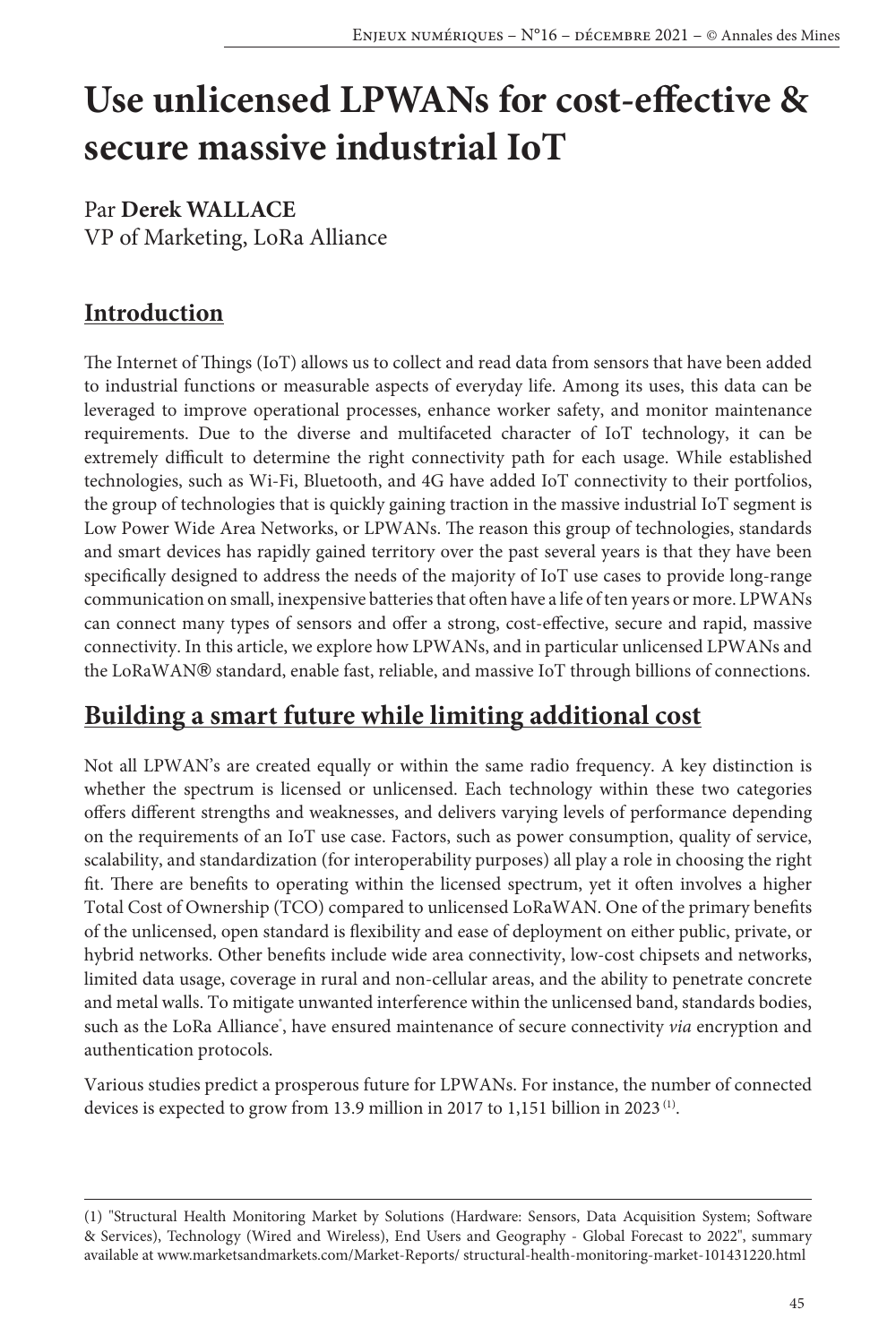The figure below shows the positioning of LPWANs, less recent, and legacy protocols when looking at power consumption & data rate against range.



Positioning of IoT Technologies (Source: Behr Technologies)

### **LoRaWAN is a nonproprietary, unlicensed technology for large-scale IoT**

Within the unlicensed LPWANs, LoRaWAN uses the radio frequency spectrum that satisfies industrial IoT applications that require a long range, low bit-rate, low power consumption, and low throughput. This combination of long range and low power is better suited for frequencies lower than those used for Wi-Fi and Bluetooth. LoRaWAN operates in the sub-1 GHz license-free band, more specifically 868 MHz in Europe and 902-928 MHz in the US. It is accessible to anyone wishing to set up a network, whether it be a private, public, or hybrid one.

The goal of LoRaWAN is to connect millions of IoT devices in a secure and cost-effective manner. Where some other technologies require a data plan for every sensor deployed, LoRaWAN does not charge for spectrum use from the sensor to the gateway, and each gateway can support thousands of sensors. Network deployments consist of LoRaWAN end-point nodes connected wirelessly to gateways that in turn connect to a network server in the cloud or on premises, securely routing data to an application or business system.

Compared to licensed technologies, such as NB-IoT and LTE-M that are suited for critical IoT, LoRaWAN is ideally suited to serve the needs of non-critical and massive industrial IoT (*e.g.,* billions of sensors). Like all LPWANs, it does not facilitate transmission of large messages, and, when needed, can send short, fast ones at specific moments only, preserving battery life. Once a basic LoRaWAN network has been set up, any type of sensor serving any type of application can be very quickly connected in order to obtain valuable data.